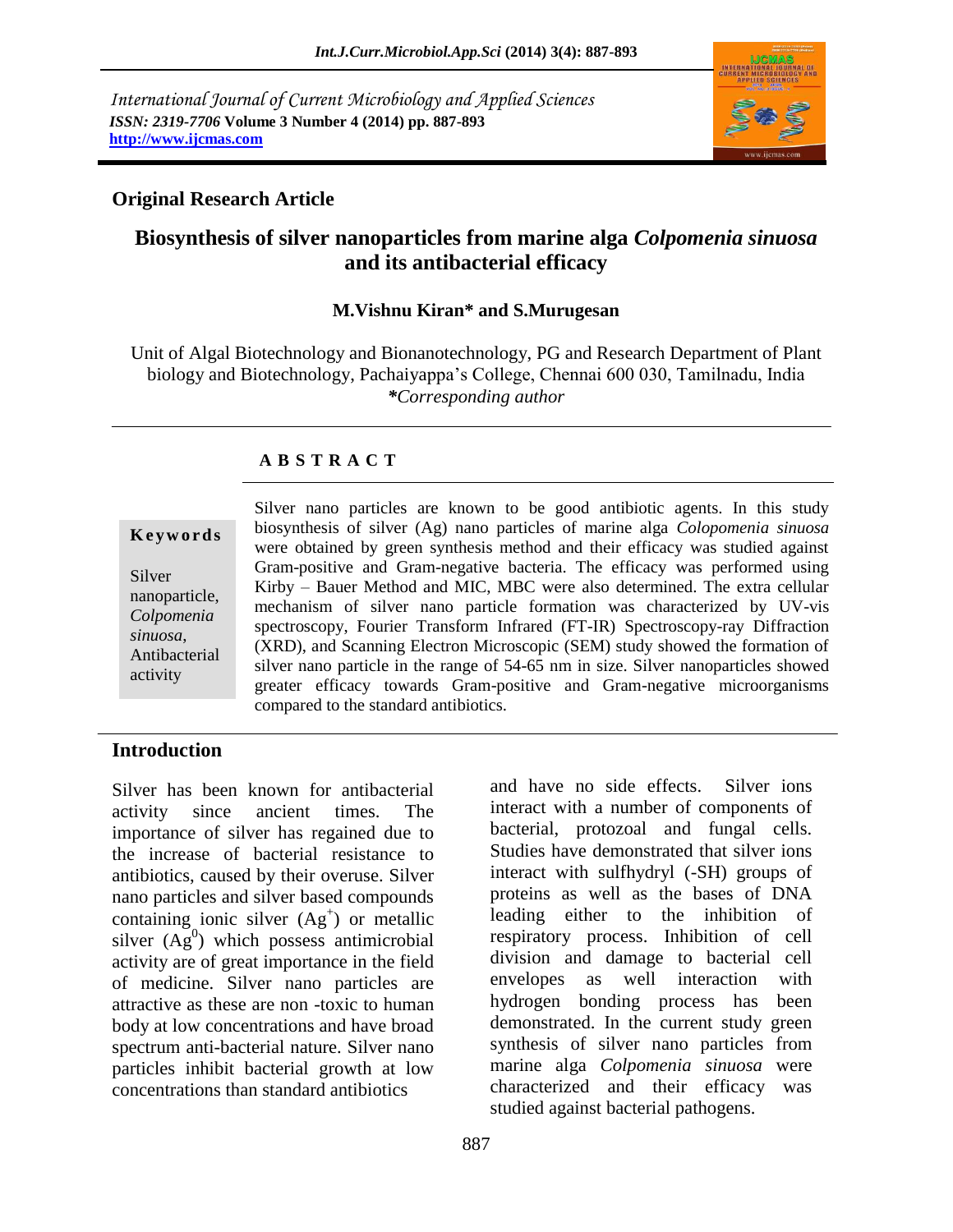# **Materials and Methods**

## **Bio-synthesis of silver nanoparticles**

Silver nano particle synthesis was carried out by taking 500 mg of dry seaweed powder of *Colpomenia sinuosa* in 250 ml Erlenmeyer flask with  $10^{-3}$  M aqueous (Silver  $AgNO<sub>3</sub>$ ) solution and incubated at room temperature. The pH was checked during the course of reaction and it was found to be 5.09. The bio-synthesis of silver nanoparticles was characterized by UV–Vis nanophotometer; size and morphology by employing SEM, structure from X-ray diffraction (XRD) technique and Fourier transform infrared (FT-IR) spectroscopy.

## **Bacterial susceptibility to nanosilver**

The bacterial cultures were obtained from IMTECH, Chandigarh, India. *Staphylococcus aureus, Salmonella typhi, Escherichia coli, Klebsiella pneumoniae and Proteus vulgaris* are the strains used for the efficacy studies towards silver nano particles. Zone of inhibition test was performed in LB agar plates where 20 ml LB agar was poured in well rinsed, autoclaved petriplates, 1.0 ml of active bacterial culture was homogeneously spread in the agar plates and 30 µg/ml of silver nano particle was placed in the sterile disc which was placed on the LB agar along with the standard commercially available antibiotics of similar concentration. The plates were incubated at  $37^{\circ}$ C for 24 hrs.

### **Minimum inhibitory concentration**

The bactericidal activity of Ag Nano particles was determined by Minimal inhibitory concentration. Bacterial cells were grown in LB medium and 500 µl of 24 h - old bacterial culture (0.1 OD) was spreaded over the LB agar plates, supplemented with 5, 15, 30, 45 and 60 µg/ml of bared Ag nano particles. The plates were incubated at for 24h. Antimicrobial test compound below the MIC cannot inhibit microbial growth. The lowest concentration that inhibited the complete activity of microorganisms were recorded as minimum bactericidal concentration

# **Results and Discussion**

Silver nano particles are formed by the reduction of  $\mathbf{A} \mathbf{g}^+$  during exposure to the extract of *Colpomenia sinuosa* followed by UV-Nano photometer. Pale yellow to brown colour formation indicates the presence of silver nano particles in solution. The change in colour formation arises due to the excitation of surface plasmon vibrations in the silver metal nano particles Fig 1 shows the UV – Nano photometer from the biosynthesized silver nanoparticles obtained from the extract of the marine brown alga *Colpomenia sinuosa*. It is observed that the silver surface plasmon resonance band occurs at 420 nm, the frequency and width of surface plasmon absorption depends upon the size and shape of the metal nanoparticles as well as on the dielectric constant of the metal itself and the surrounding metal. It is generally recognized that UV – Nano photometer could be used to examine absorption peak of controlled nanoparticles in aqueous suspensions.

The FT-IR spectral measurements were carried out to identify the possible biomolecules form brown alga *Colpomenia sinuosa* which is responsible for reducing and capping the bio reduced silver nano particles. Fig 2 shows the FT-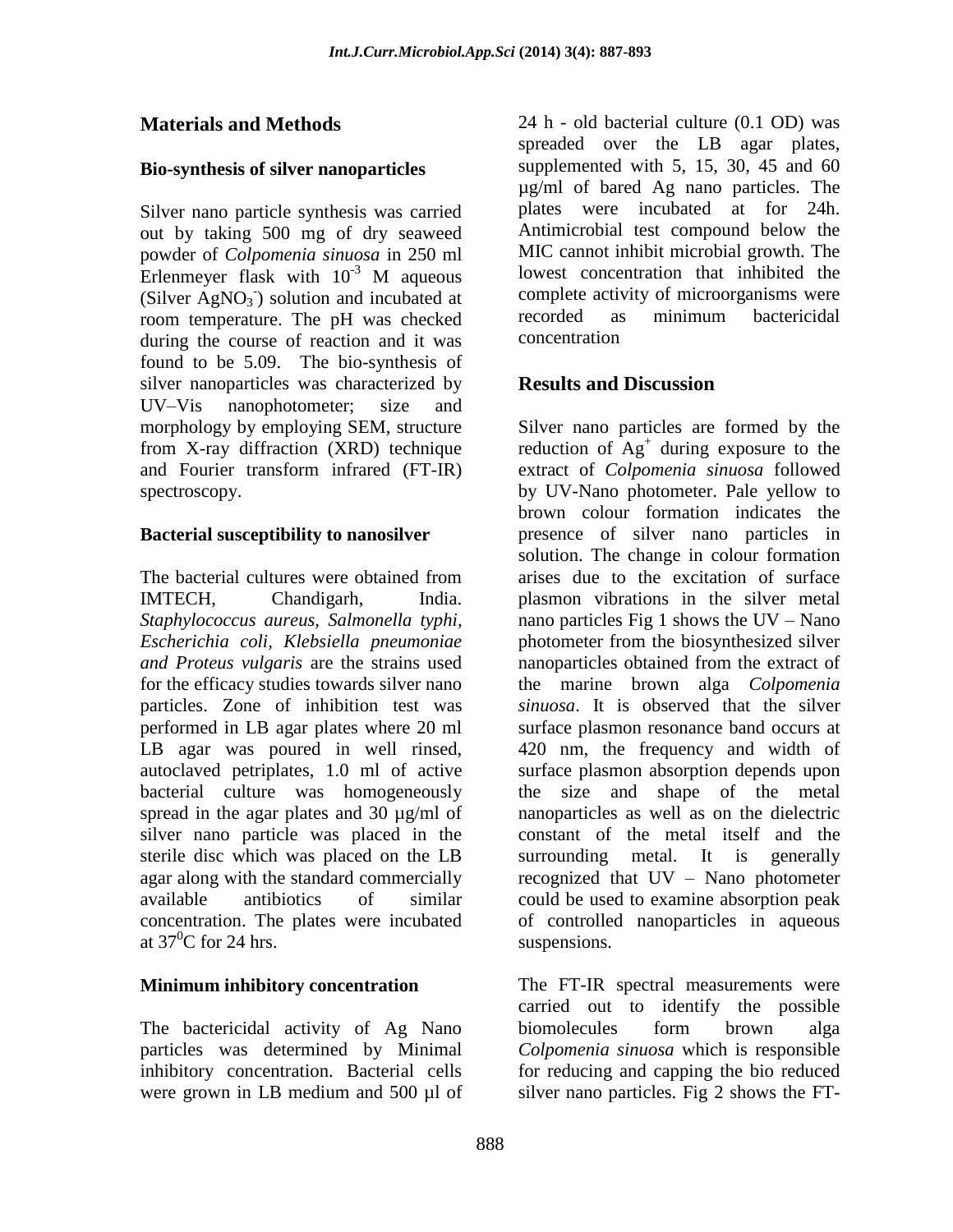IR spectrum analysis of silver nano particles which manifests absorption peaks. The absorption peak at 3435 cm-1 can be assigned as N-H stretching and that at  $2923$   $cm^{-1}$  as CH2-C-H (Methyl) stretching,  $2853 \text{ cm}^{-1}$  as C-H (Methylene) stretching, 1633 cm<sup>-1</sup> as C=C –stretching, 1469 cm-1 as C-C- stretching, 1103-1034  $cm^{-1}$  as C-O stretching and 875-603  $cm^{-1}$ as C-H out of plane bending respectively. The FT-IR spectrum provided information about the molecular environment of the organic molecules on the surface of nano particle.

Fig 3 shows the SEM images recorded from drop coated films of the silver nano particles synthesized by treating silver nitrate solution with the extract of the marine brown alga *Colpomenia sinuosa.* The silver nano particles formed were predominately cubical with uniform shape as reported by *Chandran et al*. It is known that shape of the metal nano particles considerably change their optical and electronic properties. The size of the silver nano particles was found *to* be 54-65 nm.

Figure 4 shows the X-ray Diffraction patterns of silver nanoparticle were recorded according to the description of Wang (2000). Samples were air dried, powdered and used for XRD analysis. Fig 4 shows the XRD patterns obtained from biosynthesized silver nano particles using *Colpomenia sinuosa* shows characteristics peaks shows characteristics peaks at  $(2^{\circ} = 1)$ ), marked with {111}. A number of Bragg reflections corresponding to the {111} sets of lattice planes are observed which may be indexed based on the face- centered cubic structure of silver. The XRD pattern thus clearly shows that the silver nano particles are crystalline in nature. The XRD pattern of pure silver ions is known to display peaks at  $2^{\circ}$  =1. The value of pure silver lattice constant has been estimated to be  $\alpha = 4.081$ , a value that is

consistent with  $\alpha$  =4.0862 A0 reported by the JCPDS file no 4-0783.This estimation confirmed the hypothesis of particle monocrystallinity. The sharpening of the peaks clearly indicates that the particles are in nanoregime. The size of the silver nano crystallites as estimated from the FWHM of the {111} peak of silver using the Scherrer formula were reported.

Silver nano particles synthesized from marine alga *Halymenia poryphyroides* were tested against bacterial pathogens *Staphylococcus aureus, Salmonella typhi, Escherichia coli, Klebsiella pneumoniae and Proteus vulgaris* and their efficacy were determined. The bacterial pathogens were susceptible to silver nanoparticles (30 µg/ml) in the range 20-22 mm in diameter as show in figure 5 compared to standard antibiotics Streptomycin, Erythromycin, polymyxin B and tetracycline. Minimum Inhibitory concentration was observed at a concentration of 5 µg/ml for all the organisms. The efficacy of silver nano particles may be attributed by the phosphorylation of various proteins in the bacterial pathogens and is found to influence the bacterial signal transduction. The gram negative bacteria have a layer of lipopolysaccharide at the exterior, followed underneath by a thin (about 7-8 nm) layer of peptidoglycan. They lack strength and rigidity although they are composed of covalently linked lipids and polysaccharides. Negative charges on the lipopolysaccharides are attracted towards weak positive charges available on silver nano particles. Gram positive cell wall is composed of a thick layer of peptidoglycan (20-80 nm) consisting of linear polysaccharide chains cross linked by short peptides to form three dimensional rigid structure. The rigidity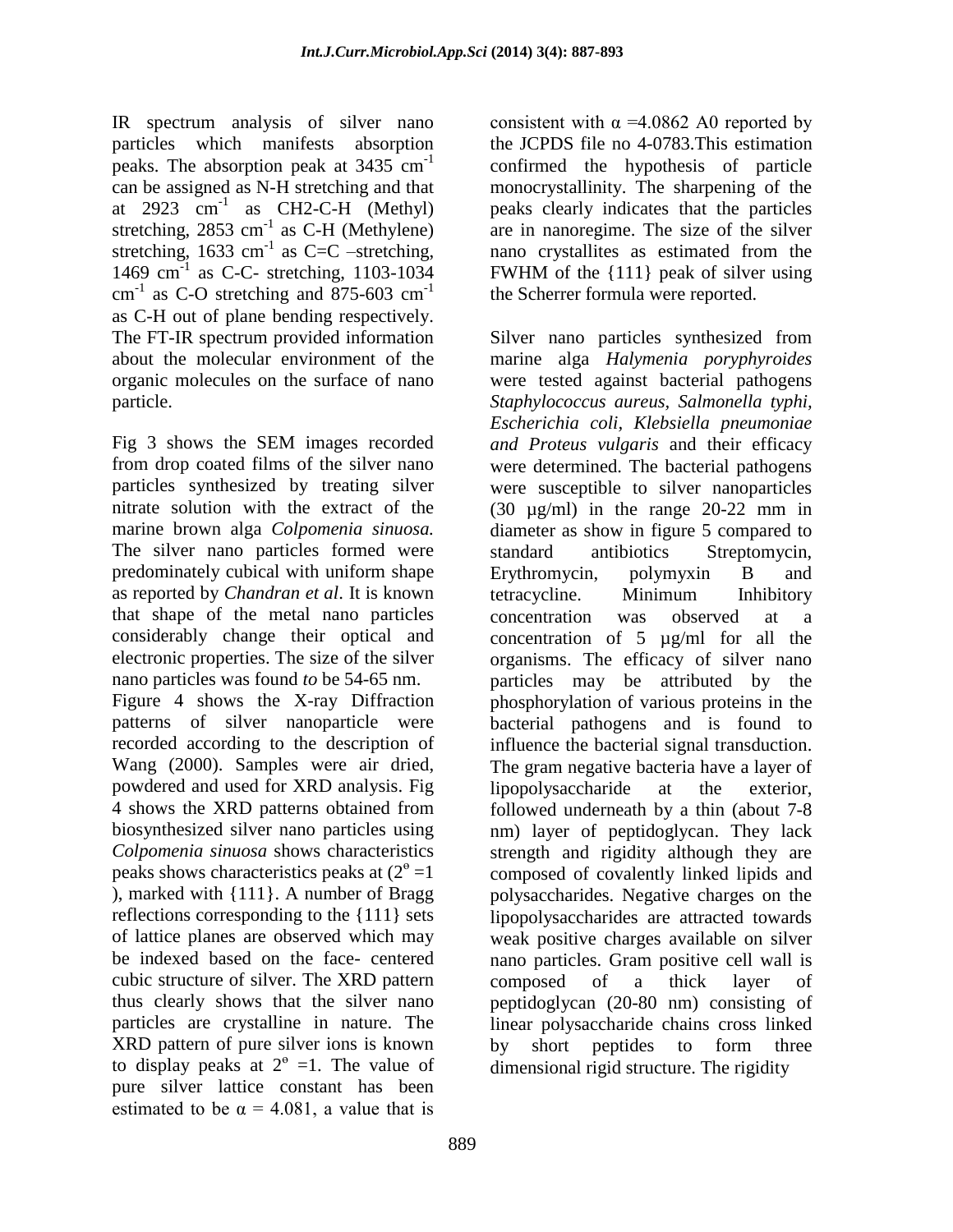



**Figure.2** Fourier Transform Infra-Red analysis of Silver Nanoparticles



**Table.1** FT-IR Spectrum of *C.sinuosa* mediated synthesized silver nano particles

| Group                         | Frequency Range (cm <sup>-1</sup> ) |
|-------------------------------|-------------------------------------|
| N-H Stretching                | 3435                                |
| $CH2-C-H$ (Methyl) stretching | 2923                                |
| C-H (Methylene) stretching    | 2853                                |
| $C=C$ -stretching             | 1633                                |
| C-C- stretching               | 1469                                |
| C-O stretching                | 1034                                |
| C-H out of plane bending      | 875                                 |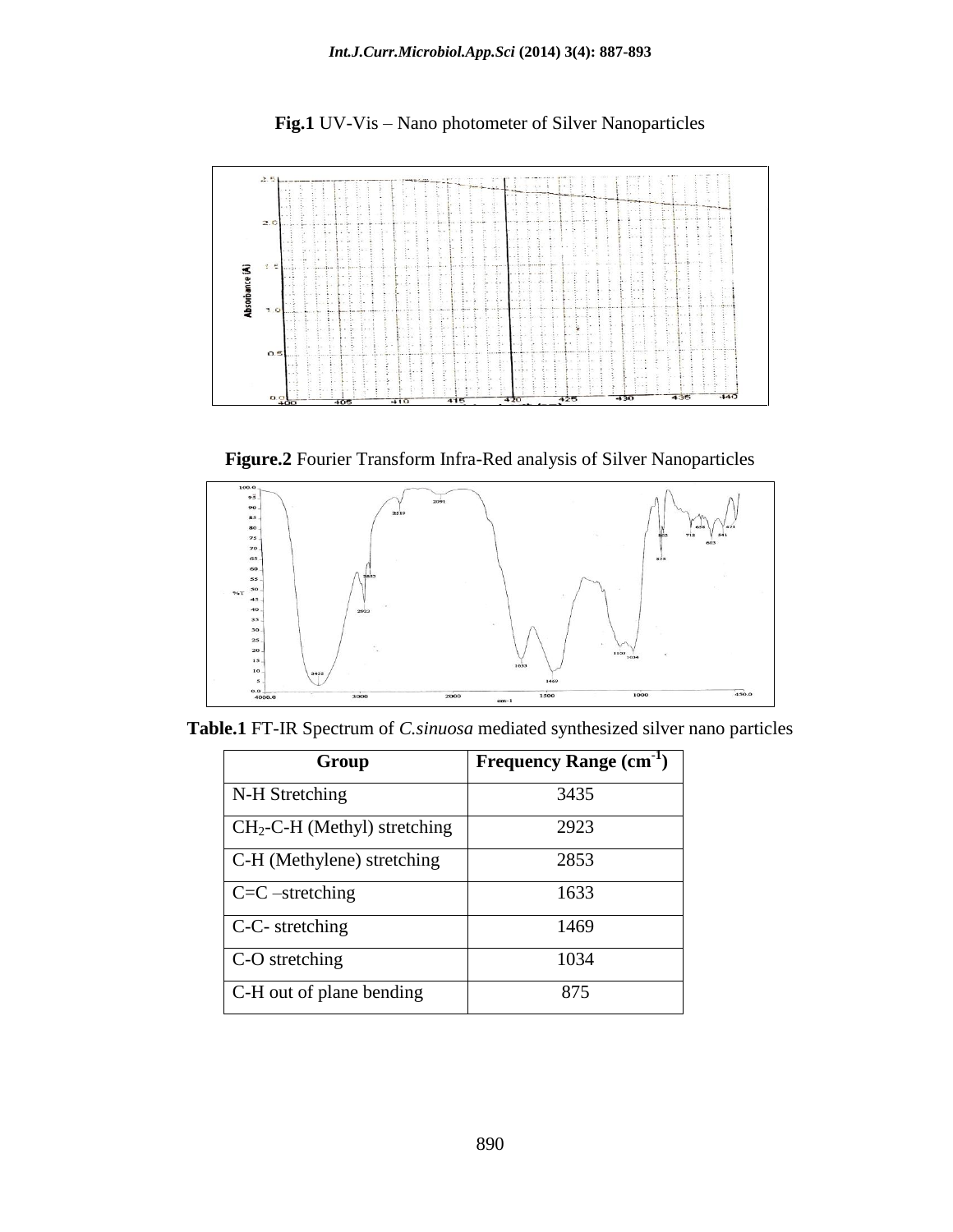

**Figure.3** Scanning Electron Micrograph of silver nanoparticles

 **(A) (B)**

.



 **(C) (D)**

(A) 49727 X Magnification (B) 59711 X Magnification; (C) 60000 X Magnification (D)

12000 X Magnification

**Figure.4** XRD studies of silver nano particles

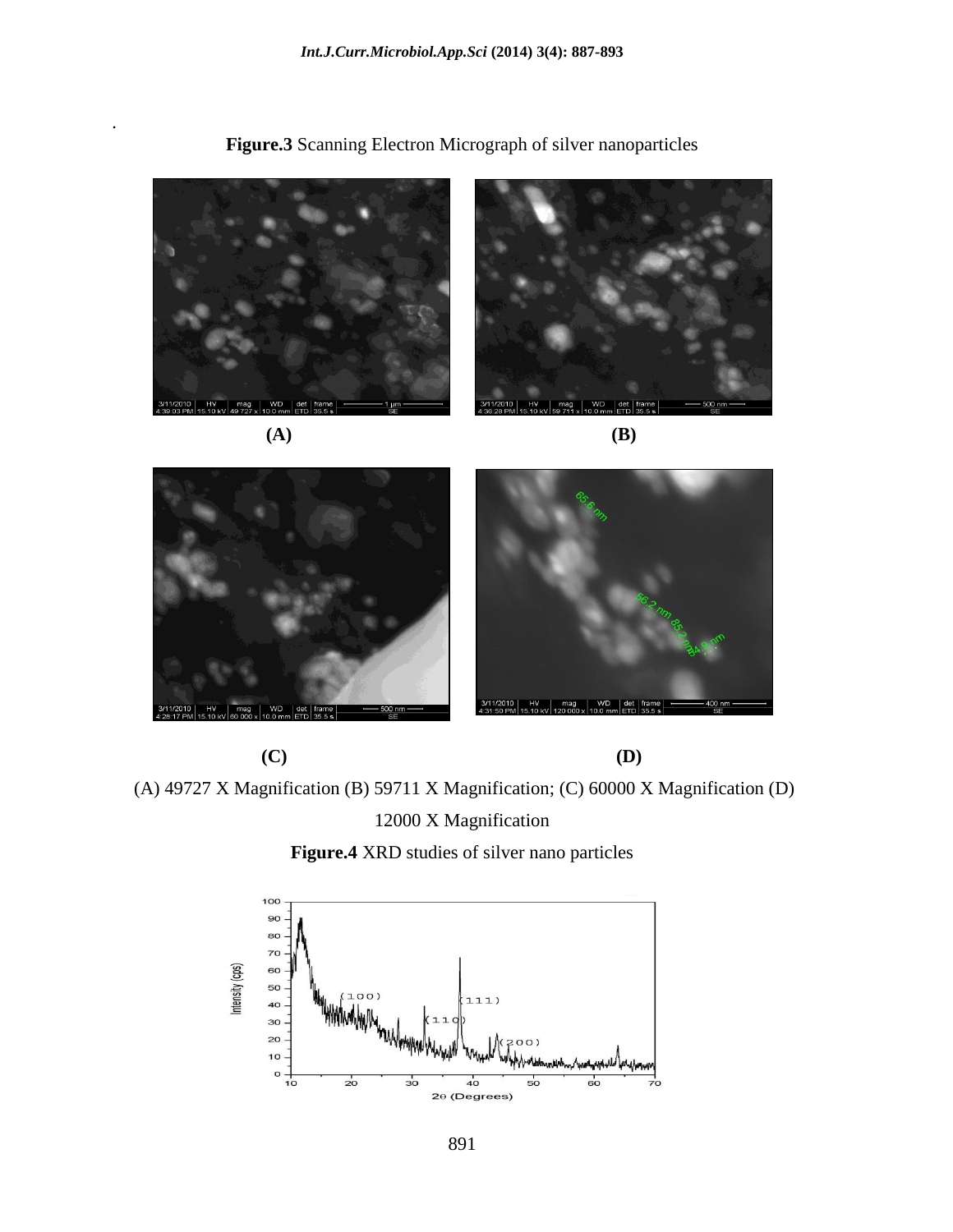| Staphylococcus aureus        |          |  |
|------------------------------|----------|--|
| <b>Silver Nano particles</b> | $20/$ mm |  |
| Streptomycin                 | 10/mm    |  |
| Erythromycin                 | 2<br>mm  |  |
| Polymyxin B                  | $6/$ mm  |  |
| Tetracycline                 | 6/mm     |  |
| Salmonella typhi             |          |  |
| <b>Silver Nano particles</b> | $22/$ mm |  |
| Streptomycin                 | 10/mm    |  |
| Erythromycin                 | $2/$ mm  |  |
| Polymyxin B                  | $6/$ mm  |  |
| Tetracycline                 | $4/$ mm  |  |
| Escherichia coli             |          |  |
| <b>Silver Nano particles</b> | $20/$ mm |  |
| Streptomycin                 | 10/mm    |  |
| Erythromycin                 | $2/$ mm  |  |
| Polymyxin B                  | $6/$ mm  |  |
| Tetracycline                 | $2/$ mm  |  |
| Klebsiella pneumoniae        |          |  |
| <b>Silver Nano particles</b> | $20/$ mm |  |
| Streptomycin                 | 10/mm    |  |
| Erythromycin                 | 2 / mm   |  |
| PolymyxinB                   | $4/$ mm  |  |
| Tetracycline                 | $2/$ mm  |  |
| Proteus vulgaris             |          |  |
| <b>Silver Nanoparticles</b>  | $20/$ mm |  |
| Streptomycin                 | 10<br>mm |  |
| Erythromycin                 | 2/<br>mm |  |
| Polymyxin B                  | $6/$ mm  |  |
| Tetracycline                 | $4/$ mm  |  |

**Table.2** Anti-bacterial efficacy of silver nano particles

and extended cross linking endow the cell walls with fewer anchoring sites and the efficacy varies depending upon the concentration of silver nanoparticles. Thus the silver nano particles showed a greater efficacy for bacterial pathogens as compared to commercially available antibiotics of the same concentration. This efficacy of silver nano particles may also be attributed to its use over the commercially available antibiotics which are less futile due to their overuse and

becoming drug resistant. Therefore silver nano particles play an important role in antimicrobial activity.

### **References**

- Baker, C.; Pradhan, A.; Pakstis, L.; Pochan, D. J.; Shah, S. I. J. Nanosci.
- Baron S 1996 Medical Microbiology 4<sup>th</sup> Edn (Galveston: University of Texas Medical Branch)